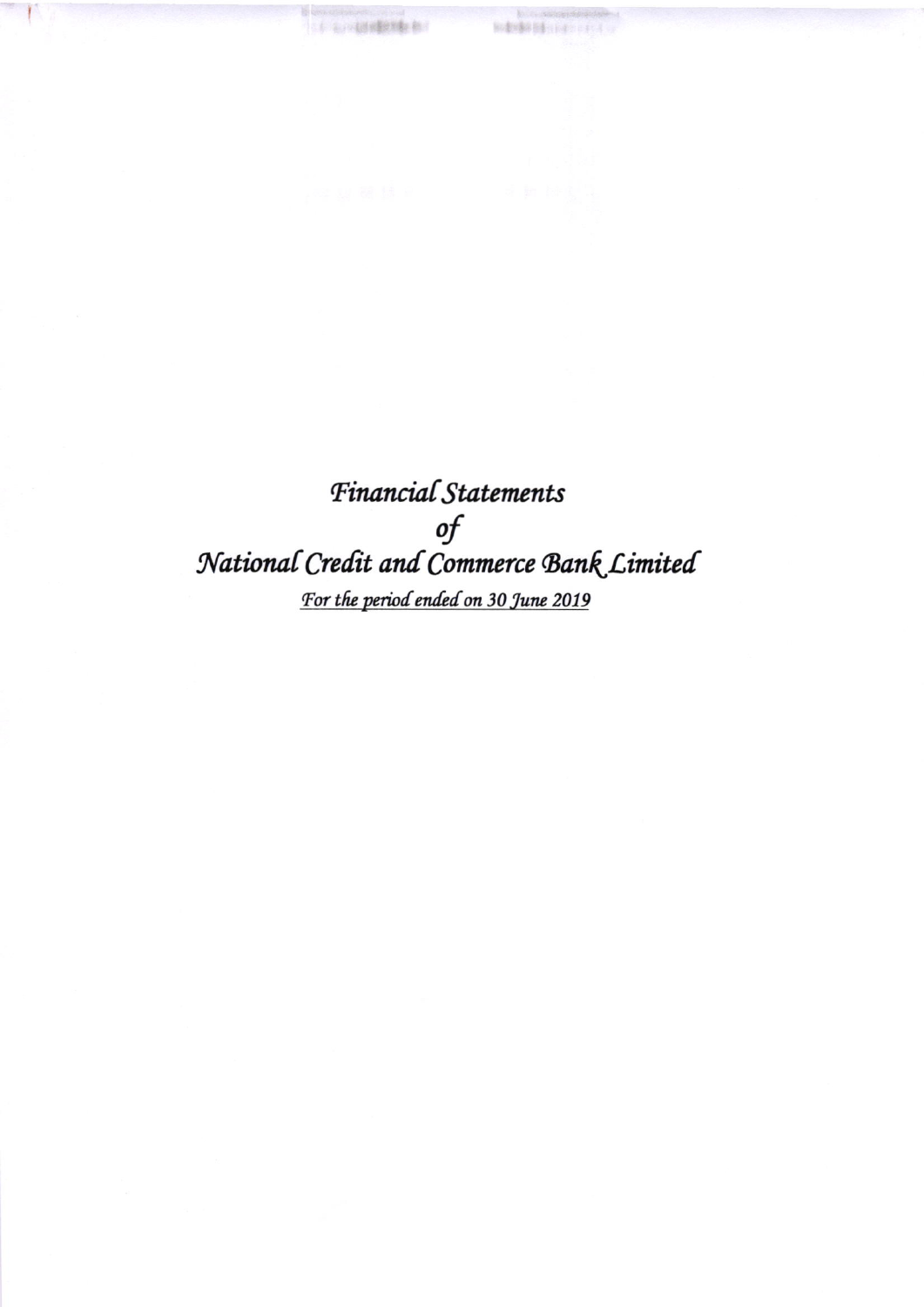## National Credit and Commerce Bank Limited and its Subsidiaries Consolidated Balance Sheet (Un-audited) As on 30 June 2018

**图 24 键键和 图 键 键 图 14** 

| <b>PROPERTY AND ASSETS</b>                                            |             | 30 June 2019<br><b>Taka</b> | 31 December 2018<br><b>Taka</b>   |
|-----------------------------------------------------------------------|-------------|-----------------------------|-----------------------------------|
|                                                                       | <b>Note</b> |                             |                                   |
| Cash                                                                  | 3(a)        | 14,099,273,659              | 13,301,479,272                    |
| In hand (including foreign currencies)                                |             | 2,377,198,508               | 1,950,802,816                     |
| Balance with Bangladesh Bank and its agent bank (s)                   |             | 11,722,075,151              | 11,350,676,456                    |
| (including foreign currencies)                                        |             |                             |                                   |
| Balance with other banks and financial institutions                   | 4(a)        | 6,442,285,143               | 5,300,946,504                     |
| In Bangladesh                                                         |             | 5,537,538,363               | 4,615,866,121                     |
| Outside Bangladesh                                                    |             | 904,746,780                 | 685,080,383                       |
| Money at call and short notice                                        | 5           | 6,323,750,000               | 3,725,350,000                     |
| <b>Investments</b>                                                    | 6(a)        | 36,303,113,425              | 33,673,573,079                    |
| Government                                                            |             | 31,184,895,299              | 28,866,685,498                    |
| Others                                                                |             | 5,118,218,126               | 4,806,887,581                     |
| <b>Loans and advances</b>                                             | 7(a)        | 181, 184, 705, 833          | 176,869,945,883                   |
| Loans, cash credits, overdrafts, etc.                                 |             | 175,565,206,431             | 171,149,202,123                   |
| Bills purchased & discounted                                          |             | 5,619,499,402               | 5,720,743,760                     |
|                                                                       |             |                             |                                   |
| Fixed assets including premises, furnitures and fixtures              | 8(a)        | 2,679,381,734               | 2,628,394,770                     |
| <b>Other assets</b>                                                   | 9(a)        | 8,389,305,701               | 6,495,722,945                     |
| Non-banking assets<br><b>TOTAL ASSETS</b>                             |             | 255,421,815,495             | 241,995,412,453                   |
|                                                                       |             |                             |                                   |
| <b>LIABILITIES AND CAPITAL</b>                                        |             |                             |                                   |
| <b>Liabilities</b>                                                    |             |                             |                                   |
| Borrowings from other banks, financial institutions and agents 10 (a) |             | 13,539,440,792              | 13,484,241,991                    |
| Subordinated Bonds                                                    |             | 4,000,000,000               | 4,000,000,000                     |
| Other Borrowings                                                      |             | 9,539,440,792               | 9,484,241,991                     |
| Deposits and other accounts                                           |             | 11 (a) 199,481,342,260      | 191,225,226,974                   |
| Current deposits and other accounts                                   |             | 21,951,509,835              | 18,336,811,826                    |
| Bills payable                                                         |             | 9,409,805,178               | 4,371,957,363                     |
| Savings bank deposits                                                 |             | 22,576,768,363              | 22,258,559,221                    |
| Fixed deposits                                                        |             | 94,818,250,129              | 87,021,136,409                    |
| Term deposits                                                         |             | 50,725,008,755              | 59,236,762,155                    |
| <b>Other liabilities</b>                                              | 12(a)       | 23,439,573,567              | 19,488,906,542                    |
| <b>TOTAL LIABILITIES</b>                                              |             | 236,460,356,619             | 224,198,375,507                   |
| Shareholders' equity                                                  |             |                             |                                   |
| Paid up capital                                                       | 13.2        | 8,832,180,030               | 8,832,180,030                     |
| Statutory reserve                                                     | 14          | 7,721,631,643               | 7,238,030,105                     |
| General reserve                                                       | 15          | 10,162,348                  | 10,162,348                        |
| Non-controlling (Minority) interest                                   | 13.3        | 209                         | 209                               |
| Other reserve including assets revaluation reserve                    | 16          | 475,597,278                 | 468,110,718                       |
| Foreign currency translation gain/(loss)                              | 18.3        | 383,826                     | 242,340                           |
| Surplus in profit and loss account                                    | 18(a)       | 1,921,503,542               | 1,248,311,196                     |
| TOTAL SHAREHOLDERS' EQUITY                                            |             | 18,961,458,876              | 17,797,036,946<br>241,995,412,453 |
| TOTAL LIABILITIES AND SHAREHOLDERS' EQUITY                            |             | 255,421,815,495             |                                   |
| <b>NET ASSETS VALUE PER SHARE</b>                                     |             | 21.47                       | 20.15                             |